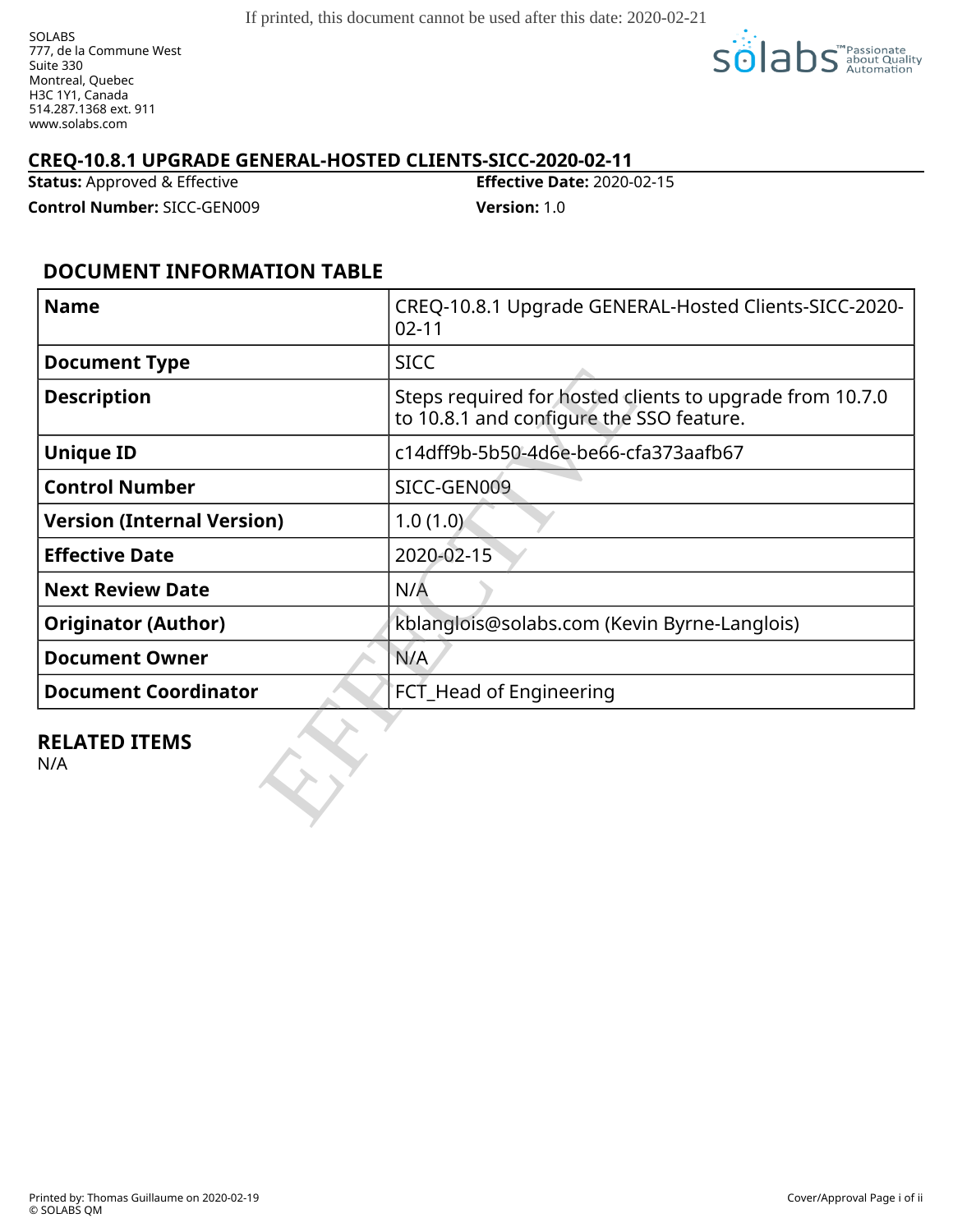SOLABS 777, de la Commune West Suite 330 Montreal, Quebec H3C 1Y1, Canada 514.287.1368 ext. 911 www.solabs.com



## **CREQ-10.8.1 UPGRADE GENERAL-HOSTED CLIENTS-SICC-2020-02-11**

**Status:** Approved & Effective **Effective Date:** 2020-02-15

**Control Number:** SICC-GEN009 **Version:** 1.0

### **APPROVAL TABLE**

| <b>Status</b> | Order        | <b>Approver (Role)</b>   | <b>Approver (</b><br>User) | <b>Approved By</b>                              | <b>Meaning</b>          | <b>Approval Date</b>    |  |  |
|---------------|--------------|--------------------------|----------------------------|-------------------------------------------------|-------------------------|-------------------------|--|--|
| Approved      | $\mathbf{1}$ | FCT_SICC<br>Approver ENG | any                        | kblanglois@solabs.com (Kevin<br>Byrne-Langlois) | Originator (<br>Author) | 2020-02-14 18:02:<br>26 |  |  |
| Approved      | $\mathbf{1}$ | FCT_SICC<br>Approver PQM | any                        | pgaudreau@solabs.com (Philippe<br>Gaudreau)     | Approver                | 2020-02-15 15:46:<br>17 |  |  |
|               |              |                          |                            |                                                 |                         |                         |  |  |

Printed by: Thomas Guillaume on 2020-02-19 © SOLABS QM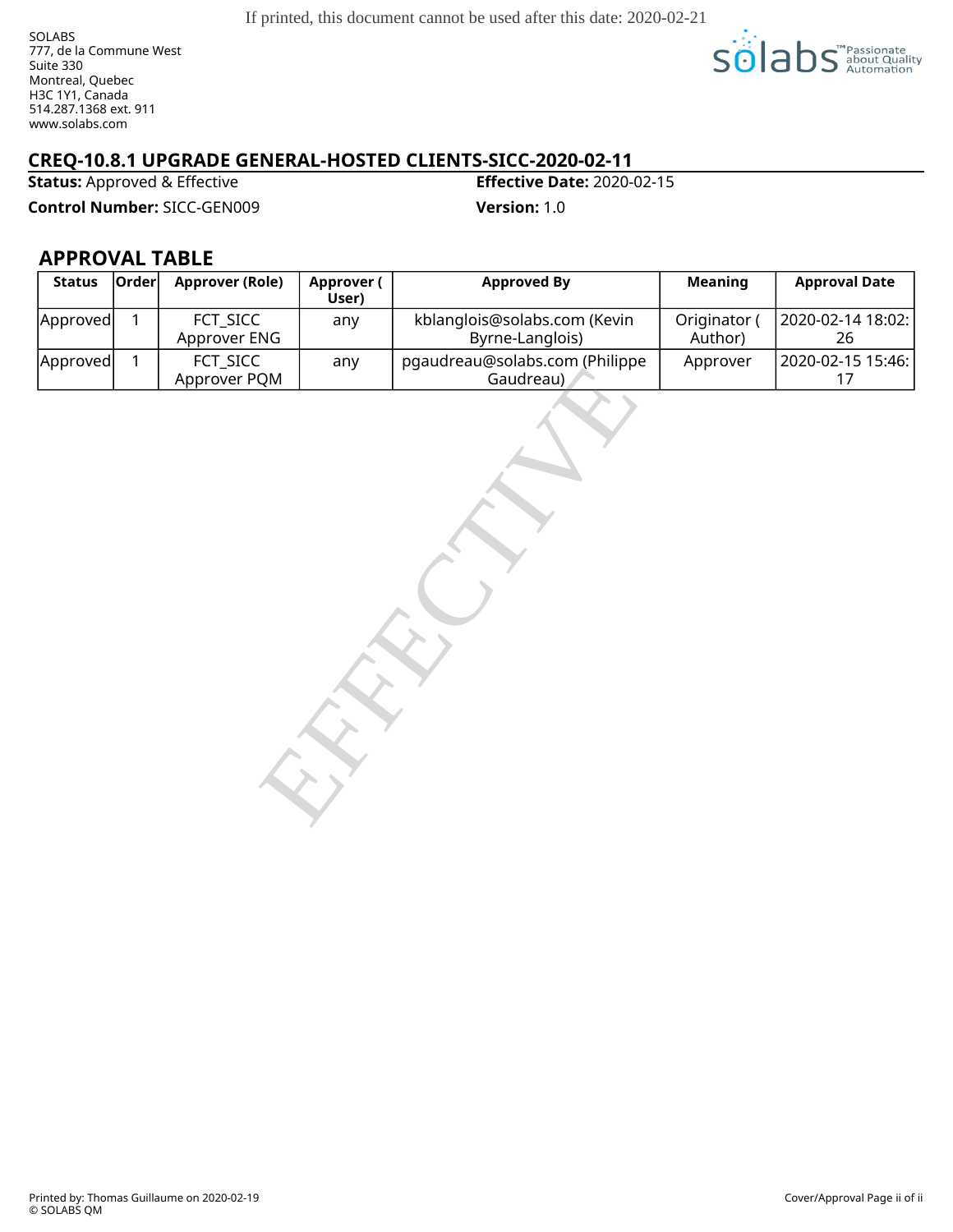

# **Supporting Information for Change Control**

## **1** *CHANGE DESCRIPTION*

SOLABS QM will be updated to version 10.8.0.

SOLABS QM will be updated to version 10.8.1.

QM App P0007 Document Control process will be updated to version 3.1.1.

The core reporting will be updated to version 10.8.1.

SSO feature will be configured: username will be migrated to an email format. Note that this is not applicable if you use OKTA as SSO provider. FINON<br>
Datated to version 10.8.0.<br>
Datated to version 10.8.1.<br>
Ill be updated to version 10.8.1.<br>
Diffgured: username will be migrated to an em<br>
use OKTA as SSO provider.<br>
Diffgured: Username will be migrated to an em<br>
use

SOLABS QM "operational" Database will be migrated to the new MS SQL 2016 server.

Maintenance plans will be created / updated for the client's database.

## **2** *IMPACT ON SOLABS QM SYSTEM*

## **2.1 COMPONENTS IMPACTED**

| System components:                          | <b>Impacted</b> |
|---------------------------------------------|-----------------|
| Infrastructure:                             | Yes             |
| Core Software (SOLABS QM application):      | Yes             |
| Software Configuration:                     | Yes             |
| Database configuration:                     | Yes             |
| Process Section (QM APPs):                  | Yes             |
| Reports:                                    | Yes             |
| User interface:                             | Yes             |
| Client Interface / Client-specific program: | NΩ              |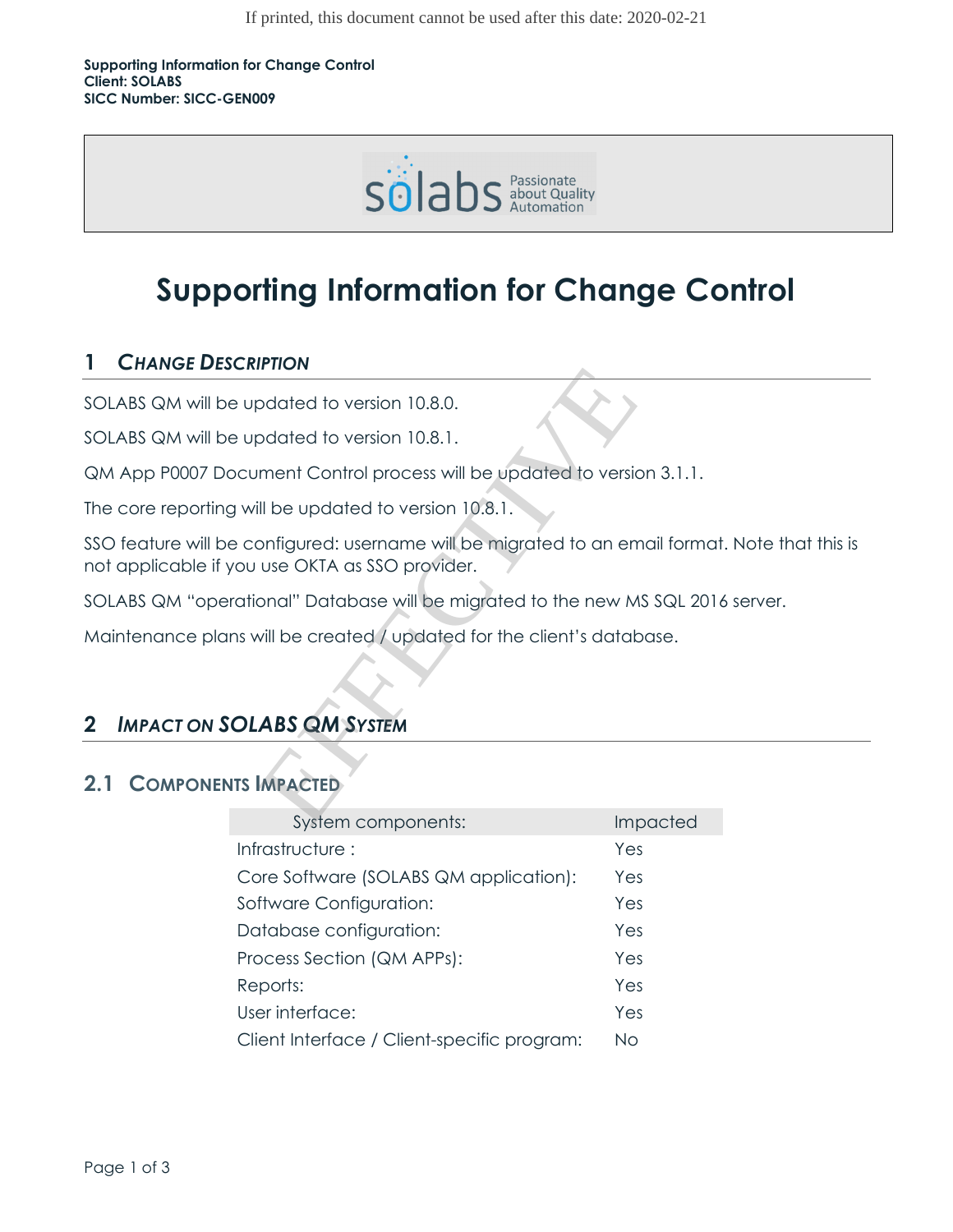#### **Supporting Information for Change Control Client: SOLABS SICC Number: SICC-GEN009**

#### **2.2 IMPACT DESCRIPTION**

Please review qualification documentation for SOLABS QM 10.8.0 for complete list of changes and impacts on the system.

Please review qualification documentation for SOLABS QM 10.8.1 for complete list of changes and impacts on the system.

The configuration file <Install\_Dir>\server\server\solabs-qm\solabs-qm-xa-ds.xml will be modified so SOLABS QM points to the MS SQL 2016 server.

Configuration off the SSO feature:

- SOLABS QM Report Portal security scheme will be updated.
- SOLABS QM Report Portal old security scheme will be deleted, including all user access.
- The new Idap parameter will be configured in SOLABS QM in files <Install\_Dir>\server\server\solabs-qm\conf\ldap-connection.properties

### **2.3 ENVIRONMENTS IMPACTED**

| SOLABS QM Report Portal security scheme will be updated.<br>SOLABS QM Report Portal old security scheme will be deleted, including all user access.<br>The new Idap parameter will be configured in SOLABS QM in files<br><install_dir>\server\server\solabs-qm\conf\ldap-connection.properties</install_dir> |                 |                   |           |  |  |  |  |  |
|---------------------------------------------------------------------------------------------------------------------------------------------------------------------------------------------------------------------------------------------------------------------------------------------------------------|-----------------|-------------------|-----------|--|--|--|--|--|
| Maintenance plan will be created / modified on the SQL server in order to backup the<br>database using the following types of backups: full, differential and transaction log.                                                                                                                                |                 |                   |           |  |  |  |  |  |
| <b>2.3 ENVIRONMENTS IMPACTED</b>                                                                                                                                                                                                                                                                              |                 |                   |           |  |  |  |  |  |
| Instances/<br>Environments                                                                                                                                                                                                                                                                                    | <b>Impacted</b> | Intervention Time | Downtime* |  |  |  |  |  |
| <b>VALIDATION</b>                                                                                                                                                                                                                                                                                             | Yes             | 8 hours           | 8 hours   |  |  |  |  |  |
| <b>PRODUCTION</b>                                                                                                                                                                                                                                                                                             | Yes             | 8 hours           | 8 hours   |  |  |  |  |  |
| * Client is responsible to notify users prior to the downtime periods.                                                                                                                                                                                                                                        |                 |                   |           |  |  |  |  |  |
| 3<br><b>INSTRUCTIONS</b>                                                                                                                                                                                                                                                                                      |                 |                   |           |  |  |  |  |  |

#### **3** *INSTRUCTIONS*

#### **SOLABS QM Report Portal**

1. Execute steps defined in procedure **TINS000071 - Configuration of the SOLABS QM report portal security scheme for 10.8.1.**

#### **Validation**

2. Execute steps defined in procedure **TINS000072 – Update SOLABS QM from 10.7.0 to 10.8.1 for hosted clients.**